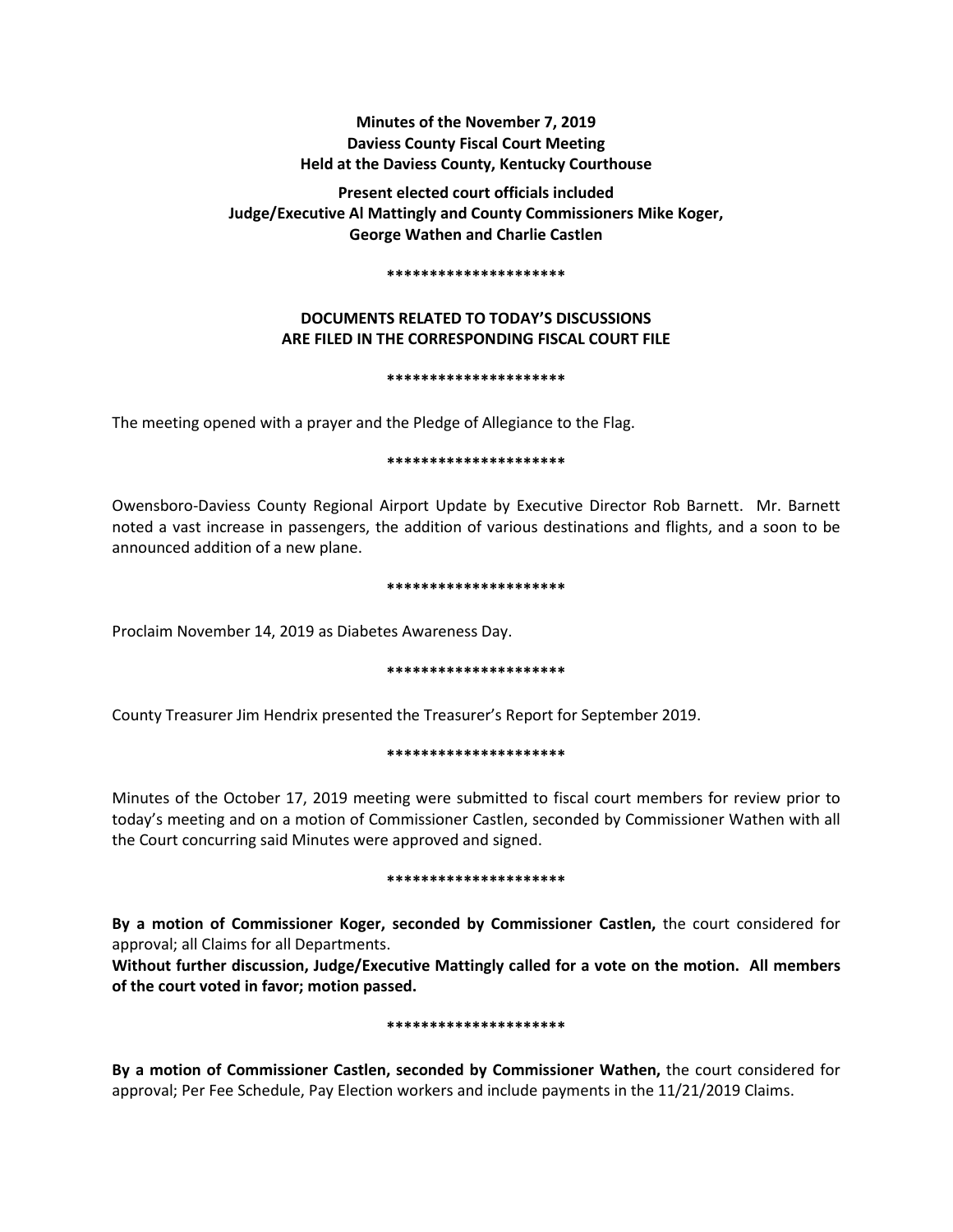**Without further discussion, Judge/Executive Mattingly called for a vote on the motion. All members of the court voted in favor; motion passed.** 

## **\*\*\*\*\*\*\*\*\*\*\*\*\*\*\*\*\*\*\*\*\***

**By a motion of Commissioner Castlen, seconded by Commissioner Wathen,** the court considered for approval; Annual Emergency Management Grant Funding and Program Guidance.

Treasurer Hendrix explained that this annual grant covers ½ the cost of the EMA Director's and EMA Administrative Assistant's salaries.

**Without further discussion, Judge/Executive Mattingly called for a vote on the motion. All members of the court voted in favor; motion passed.** 

# **\*\*\*\*\*\*\*\*\*\*\*\*\*\*\*\*\*\*\*\*\***

**By a motion of Commissioner Wathen, seconded by Commissioner Castlen,** the court considered for approval; MOA with the City of Owensboro regarding the 2019 Justice Assistance Grant (JAG). **Without further discussion, Judge/Executive Mattingly called for a vote on the motion. All members of the court voted in favor; motion passed.** 

# **\*\*\*\*\*\*\*\*\*\*\*\*\*\*\*\*\*\*\*\*\***

**By a motion of Commissioner Castlen, seconded by Commissioner Wathen,** the court considered for approval; **Resolution No. 24-2019** – Authorizing the NRA Public Range Fund Grant Application.

Judge Mattingly anticipates receiving this 50/50 grant as the NRA looks favorably towards applications submitted that fund public gun ranges.

**Without further discussion, Judge/Executive Mattingly called for a vote on the motion. All members of the court voted in favor; motion passed.** 

# **\*\*\*\*\*\*\*\*\*\*\*\*\*\*\*\*\*\*\*\*\***

**By a motion of Commissioner Koger, seconded by Commissioner Wathen,** the court considered for approval; Contract with Kentucky School Board Association for eMeetings.

**Without further discussion, Judge/Executive Mattingly called for a vote on the motion. All members of the court voted in favor; motion passed.** 

### **\*\*\*\*\*\*\*\*\*\*\*\*\*\*\*\*\*\*\*\*\***

**By a motion of Commissioner Castlen, seconded by Commissioner Wathen,** the court considered for approval; Kentucky Services Board Public Safety Answering Point (PSAP) Boundary Agreement with Henderson, McLean, Ohio, and Hancock Counties.

**Without further discussion, Judge/Executive Mattingly called for a vote on the motion. All members of the court voted in favor; motion passed.** 

**\*\*\*\*\*\*\*\*\*\*\*\*\*\*\*\*\*\*\*\*\***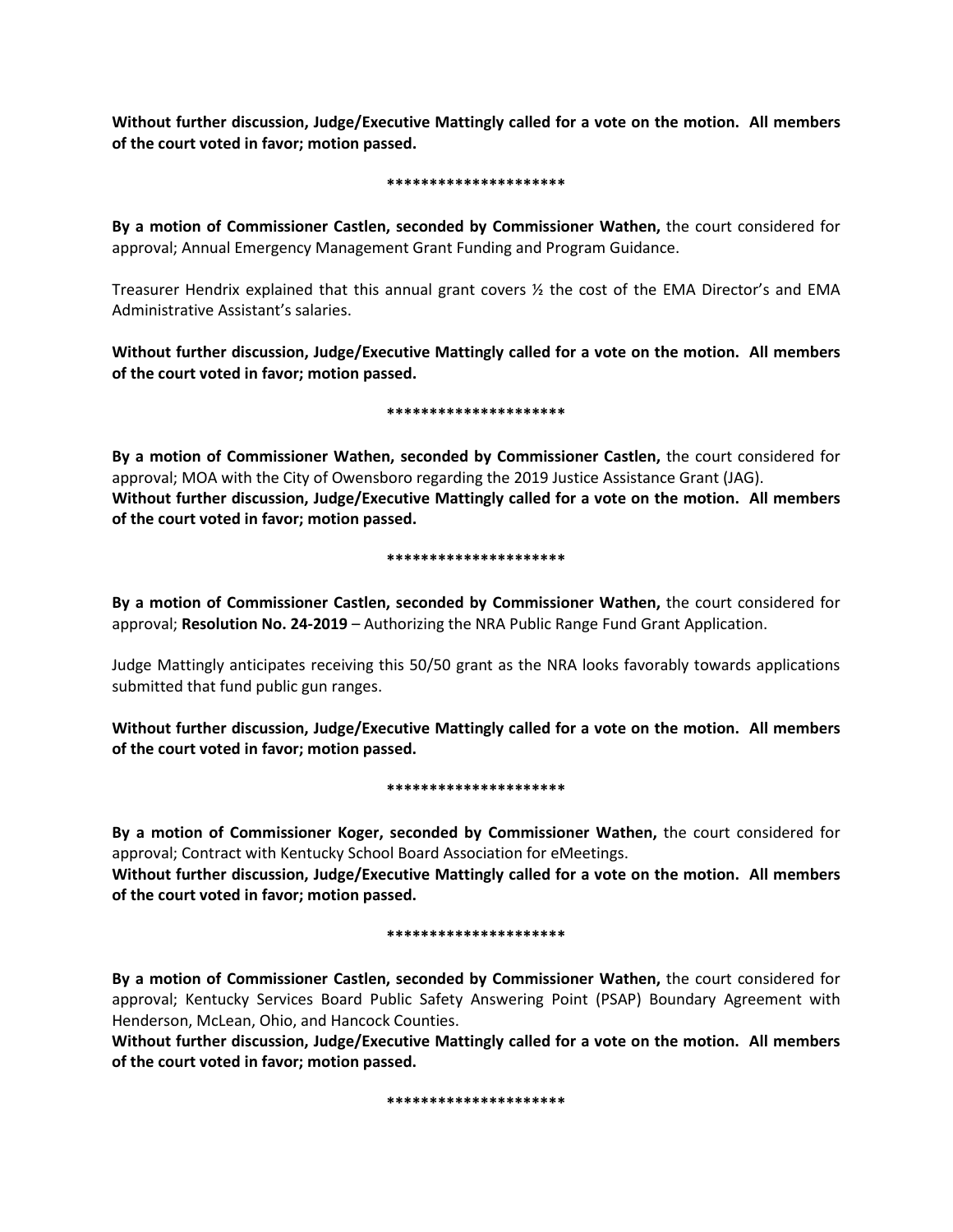**By a motion of Commissioner Koger, seconded by Commissioner Wathen,** the court considered for approval; Carter Road Guardrail Repair, per KYTC Master Agreement.

**Without further discussion, Judge/Executive Mattingly called for a vote on the motion. All members of the court voted in favor; motion passed.** 

# **\*\*\*\*\*\*\*\*\*\*\*\*\*\*\*\*\*\*\*\*\***

**By a motion of Commissioner Koger, seconded by Commissioner Wathen,** the court considered for approval; Award **Bid No. 38-2019**: Horse Fork Creek Park Playground System to Miracle of KY & TN for \$149,591.

**Without further discussion, Judge/Executive Mattingly called for a vote on the motion. All members of the court voted in favor; motion passed.** 

### **\*\*\*\*\*\*\*\*\*\*\*\*\*\*\*\*\*\*\*\*\***

**By a motion of Commissioner Koger, seconded by Commissioner Castlen,** the court considered for approval; Surety Bond Release for Brownwood Oaks, Section 2, Unit 1.

**Without further discussion, Judge/Executive Mattingly called for a vote on the motion. All members of the court voted in favor; motion passed.** 

### **\*\*\*\*\*\*\*\*\*\*\*\*\*\*\*\*\*\*\*\*\***

**By a motion of Commissioner Castlen, seconded by Commissioner Koger,** the court considered for approval; Hire the following Engineering Department seasonal interns:

- Alyssa Bickett effective Dec. 18
- Christina Wathen effective Dec. 9
- Dylan Payne effective Dec. 16

**Without further discussion, Judge/Executive Mattingly called for a vote on the motion. All members of the court voted in favor except Commissioner Wathen as he abstained; motion passed.** 

### **\*\*\*\*\*\*\*\*\*\*\*\*\*\*\*\*\*\*\*\*\***

**By a motion of Commissioner Koger, seconded by Commissioner Castlen,** the court considered for approval; Hire the following Road Department seasonal interns:

- Nathan Lanham effective Dec. 16
- Warren Goetz effective Dec. 20

**Without further discussion, Judge/Executive Mattingly called for a vote on the motion. All members of the court voted in favor; motion passed.** 

### **\*\*\*\*\*\*\*\*\*\*\*\*\*\*\*\*\*\*\*\*\***

**By a motion of Commissioner Wathen, seconded by Commissioner Koger,** the court considered for approval; Hire David Wall as Truck Driver for the Transfer Station, contingent upon successful completion of pre-employment screenings.

**Without further discussion, Judge/Executive Mattingly called for a vote on the motion. All members of the court voted in favor; motion passed.**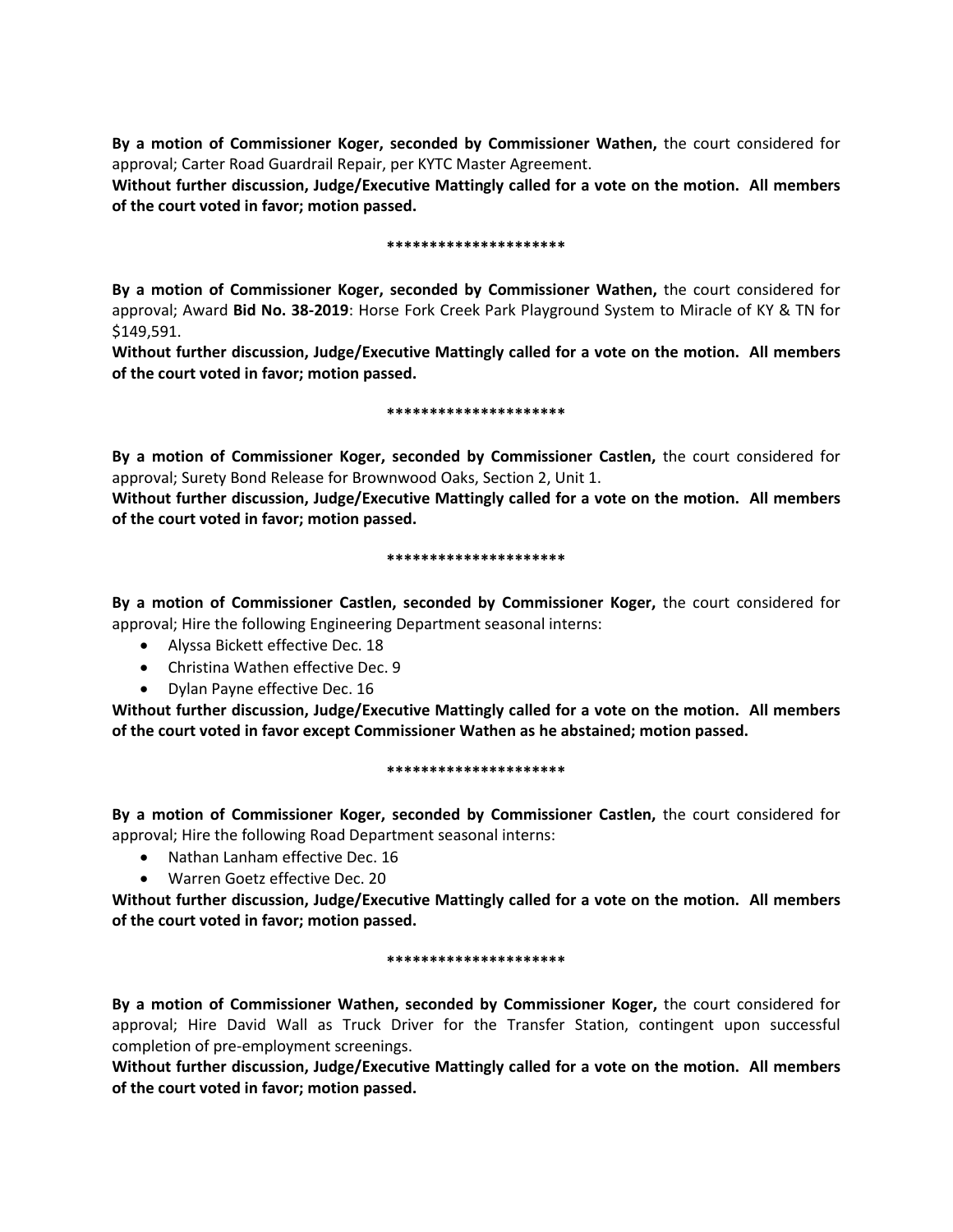**By a motion of Commissioner Wathen, seconded by Commissioner Koger,** the court considered for approval; Transfer Ryan Payne to Transfer Station Truck Driver effective Nov. 11.

**Without further discussion, Judge/Executive Mattingly called for a vote on the motion. All members of the court voted in favor; motion passed.** 

#### **\*\*\*\*\*\*\*\*\*\*\*\*\*\*\*\*\*\*\*\*\***

**By a motion of Commissioner Koger, seconded by Commissioner Wathen,** the court considered for approval; Transfer Ron Whitworth to Transfer Station Solid Waste Laborer with CDL effective Nov. 11. **Without further discussion, Judge/Executive Mattingly called for a vote on the motion. All members of the court voted in favor; motion passed.** 

#### **\*\*\*\*\*\*\*\*\*\*\*\*\*\*\*\*\*\*\*\*\***

**By a motion of Commissioner Castlen, seconded by Commissioner Wathen,** the court considered for approval; Promote Jerry Eddie Reddish to Road Dept. Road Foreman.

**Without further discussion, Judge/Executive Mattingly called for a vote on the motion. All members of the court voted in favor; motion passed.** 

#### **\*\*\*\*\*\*\*\*\*\*\*\*\*\*\*\*\*\*\*\*\***

# **Public Comments:**

A coalition of local pastors prepared the following statement, as presented by Pastor John Fowler, and are individually listed following said statement:

Dear Commissioners and Judge Executive of Daviess County,

The recent proposal of a fairness ordinance for Daviess County has created much concern among Christians, religious leaders, and business owners in the county. Our desire is not to unnecessarily offend, nor instruct others how to behave in their private lives. In an effort to follow Christ, we aim to love our neighbors, even those with whom we deeply disagree. Oppression, hate, and divisiveness should be avoided by all parties in this discussion. However, in light of the proposed ordinance, we would suggest that for the following reasons this ordinance is unnecessary and subversive to the principles of liberty, and could potentially contribute to promote conflicts and division in our community.

### **Reason 1 - The Legislation ls Unnecessary**

Laws of any sort should only be proposed on sufficient grounds, proving their necessity for liberty and justice or some measure thereof. Citizens should not be encumbered by laws for the sake of ensuring freedom from offense or discomfort. The push for sexual orientation and gender identity laws seems to suffer from a lack of necessity. What documented cases are there of otherwise well-qualified homosexuals denied employment or fired based solely on their sexuality? Are homosexual individuals or couples suffering from the inability to find housing in our city or being forced to pay above market rates to maintain adequate shelter? Does Daviess County have any public accommodations that openly ban homosexuals from their premises or prevent them from receiving service?

#### **Reason 2 - Liberty Supersedes Fairness**

A founding principle of our country is the right to life, liberty, and the pursuit of happiness. Liberty, by its very nature, is not compatible with coercion, and as a general rule, laws are enacted to prevent loss of our fundamental rights. The first amendment right to freedom of religion should be upheld at all costs unless such freedom results in the loss of life or liberty to another. This fundamental right must never be sacrificed on the altar of fairness, niceness, or preventing hurt feelings. As John Adams said, "Liberty must at all hazards be supported. We have a right to it, derived from our Maker." Despite the protests of the fairness ordinance advocates, this legislation poses a threat to religious liberty and freedom of conscience as demonstrated by the enumerable lawsuits resulting from such legislation (Baker vs. Hands on Originals, Klein vs. Oregon Bureau of Labor and Industries, Elaine Photography vs. Wilcox, etc.).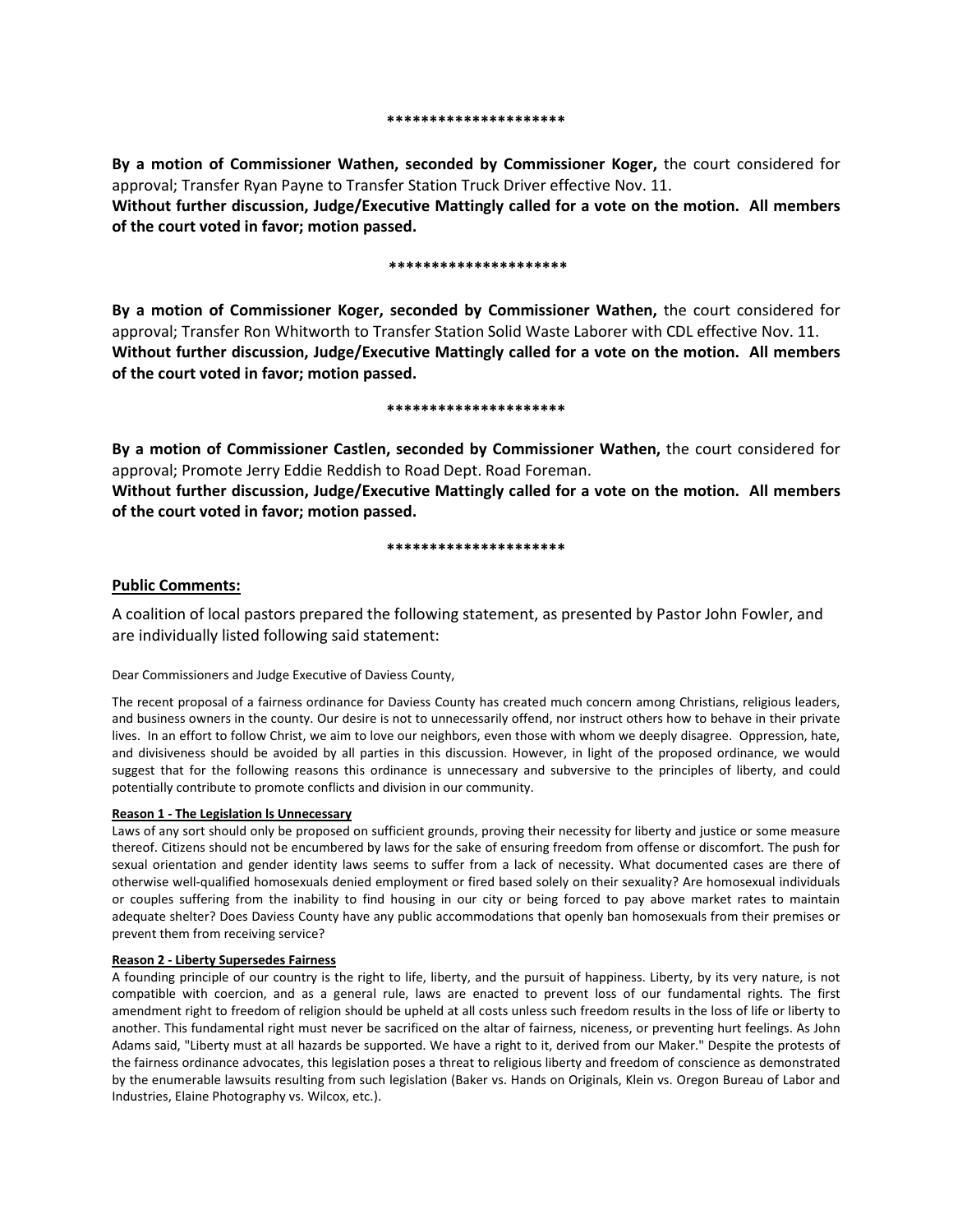#### **Reason 3 - The Fairness Ordinance Creates Moral & Religious Coercion**

The proposed fairness ordinance with its language regarding public accommodations will inevitably lead to moral and religious coercion. Certain forms of service offered by businesses, individuals, or religious institutions can make such persons offering these services complicit in behavior they find morally objectionable. If they are compelled by law to engage in services which cause a tacit endorsement of morally objectionable behavior, their religious liberty has been compromised. As mentioned above, religious liberty should never be violated to avoid hurt feelings or embarrassment. A counter-example will suffice to make the point. If a gay individual in our community owned an internet marketing company, they should have the right to refuse service to an openly anti-LGBTQ religious institution who wants to create an anti-LGBTQ marketing campaign. This gay individual, by providing this service, would be complicit in actions he or she would deem morally objectionable. This freedom of conscience should be upheld at all costs. This fairness ordinance would allow moral and religious coercion, a much grosser injustice than limited cases of perceived unfairness.

#### **Reason 4 -The Threat Of Frivolous And Burdensome Lawsuits**

The final reason for objection is the potential threat and liability of frivolous lawsuits incurred by businesses. While the fairness ordinance makes provisions to eliminate such lawsuits and allows owners to be protected from acting against conscience, the ordinance places the burden of proof upon the business owner to defend his or her position. Such language creates a guilty until proven innocent burden upon businesses. The Lexington, KY company, Hands On Originals, was embroiled in a lawsuit for five years, spending untold amounts of money, defending their right to decline a service that made them complicit in supporting a message they disagreed with. A fairness ordinance made this lawsuit possible. The local businesses of our community do not need additional risks and burdens as they seek to provide jobs, goods, and services.

We appreciate your careful consideration of these reasons for avoiding this potentially harmful piece of legislation. We desire no ill will toward our neighbors, but realize fundamental disagreement on this issue will create strong emotions. However, we are convinced the cause of liberty, pursued in a spirit of charity, is a cause that must be defended. For the good of our community and the fundamental rights of its citizens, we request this legislation not be considered.

| Pastor Freida Alexander  | Pastor Daryl Allen          | Pastor Jim Bob Allen       |
|--------------------------|-----------------------------|----------------------------|
| Pastor Tony Alvey        | Pastor Larry Bidwell        | Pastor Andre Bradley       |
| Pastor Jimmy Bunch       | <b>Pastor Mike Cisneros</b> | Pastor Patrick Donahue     |
| Pastor Jamus Edwards     | Pastor Greg Faulls          | Pastor Jerry Ford          |
| Pastor John Fowler       | Pastor Brian Gibson         | Pastor Tim Hall            |
| Pastor Farrell Isenberg  | Pastor Mike Jones           | <b>Pastor Carlos Lamar</b> |
| Pastor Donna Lanham      | Pastor Ethan Lyne           | Pastor Garswa Matally      |
| Pastor Dennis McFadden   | Pastor Jeff Phillips        | Pastor J.P. Sims           |
| <b>Pastor Scott Sims</b> | Pastor Ben Stamper          | Pastor Jerry Tanner        |
| Pastor David Tucker      | <b>Pastor Paul Winkler</b>  |                            |

Pastor Fowler further stated, "At its core, there lies a variance in the defining of the word "discrimination". If anyone denies a service to another out of anger, ignorance, arrogance, hatred, or vengeance, that is what I believe to be discrimination but, if someone withholds a service from another from a sincere religious conscious, that is religious liberty and religious liberty must be protected.

Judge Mattingly offered others an opportunity to speak. No further statements or comments were provided. He asked of those in the audience, "All of those in opposition to a fairness ordinance, please stand up." It appeared that only 2-3 people remained seated while the rest stood up. It should be noted that the room was filled to capacity. Judge Mattingly concluded with, "Message received."

The court thanked everyone for coming tonight and for their civil participation. They also thanked everyone who sent letters, emails, and made phone calls to the court regarding this issue.

Commissioner Wathen added, "I think that is enough. If you understand what I mean. If people want to continue that, that's great. It is always good and important to hear from people."

#### **\*\*\*\*\*\*\*\*\*\*\*\*\*\*\*\*\*\*\*\*\***